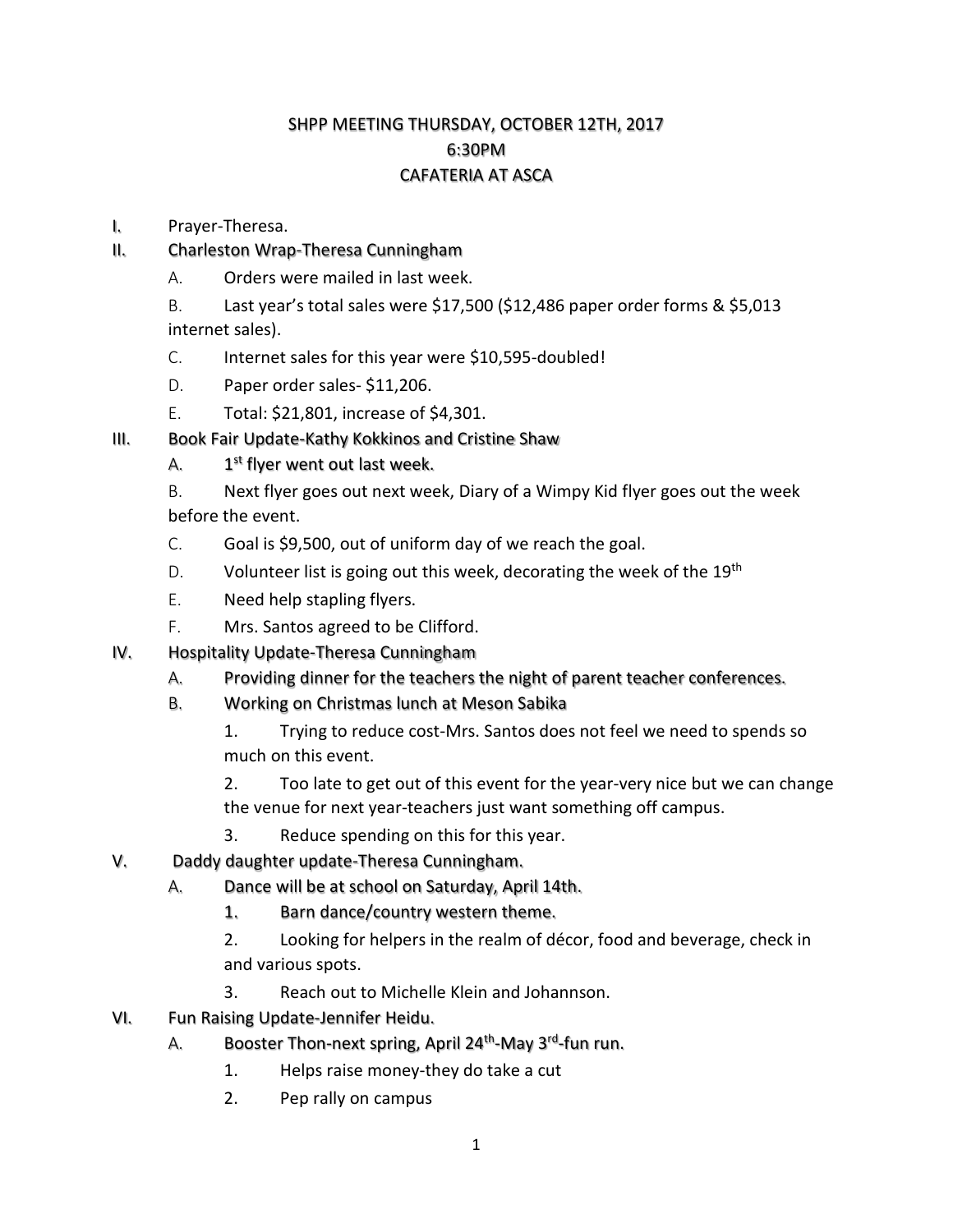- 3. Main goal for our area is \$125 per kid.
- 4. \$25k-\$30k net to school.
- 5. Online-they take care of all the fundraising.
- 6. Mrs. Santos signed the contract.
- 7. Funraise for 9 days then do the run.
- 8. Need a few volunteers.
- B. PNO-Joyce-move event off campus-a lot of volunteers needed.

1. Airtastic-6-8pm, 35 kids, change date to January or February, \$13 pizza/food

2. Cristine Shaw suggested Naperville Yard

3. Mrs. Santos-not a big deal to exclude big kids, suggested we book both Jan and Feb., \$75 deposit

- 4. Last year 3 hours-gym is we have it here at school
- C. Trunk or Treat

1. 30 cars signed up, 250 kids, need SHPP's help with sign-up genius-free account

2. Game ideas in case of rain-scavenger hunt, steal the pumpkin, tables set up in the gym with games in the center

3. Need volunteers, logistics on parking lot, logistics on parking lot, pick up line needs to go thru door 7

## D. Santa's Workshop, trying to put on together-Mrs. Santos

- 1. SHPP function-raise money for SHPP.
- 2. SHPP helped pay for nurse's furniture
- 3. Spanish needs books-maybe SHPP can help
- 4. Saints Peter and Paul opens theirs to perishers-even just for little kids
- 5. Volunteer issue
- 6. Holiday Treasure-online store
- 7. Mass bussies-help them shop prices
- 8. Dollar store ideas?-too much stuff left over
- 9. Preschool parents need to be invited personally

10. Katie Gilligan-has helped Lindsey too-Santos will reach out and see if Katie can head this up

- E. Spanish meeting next Monday-Mrs. Santos
	- 1. School is working on having things translated into Spanish
- VII. Art awareness update- Monica Risdon absent so Theresa spoke.

A. Looking for program leads for  $1<sup>st</sup>$  and  $2<sup>nd</sup>$  grades, reaching out to teachers for help.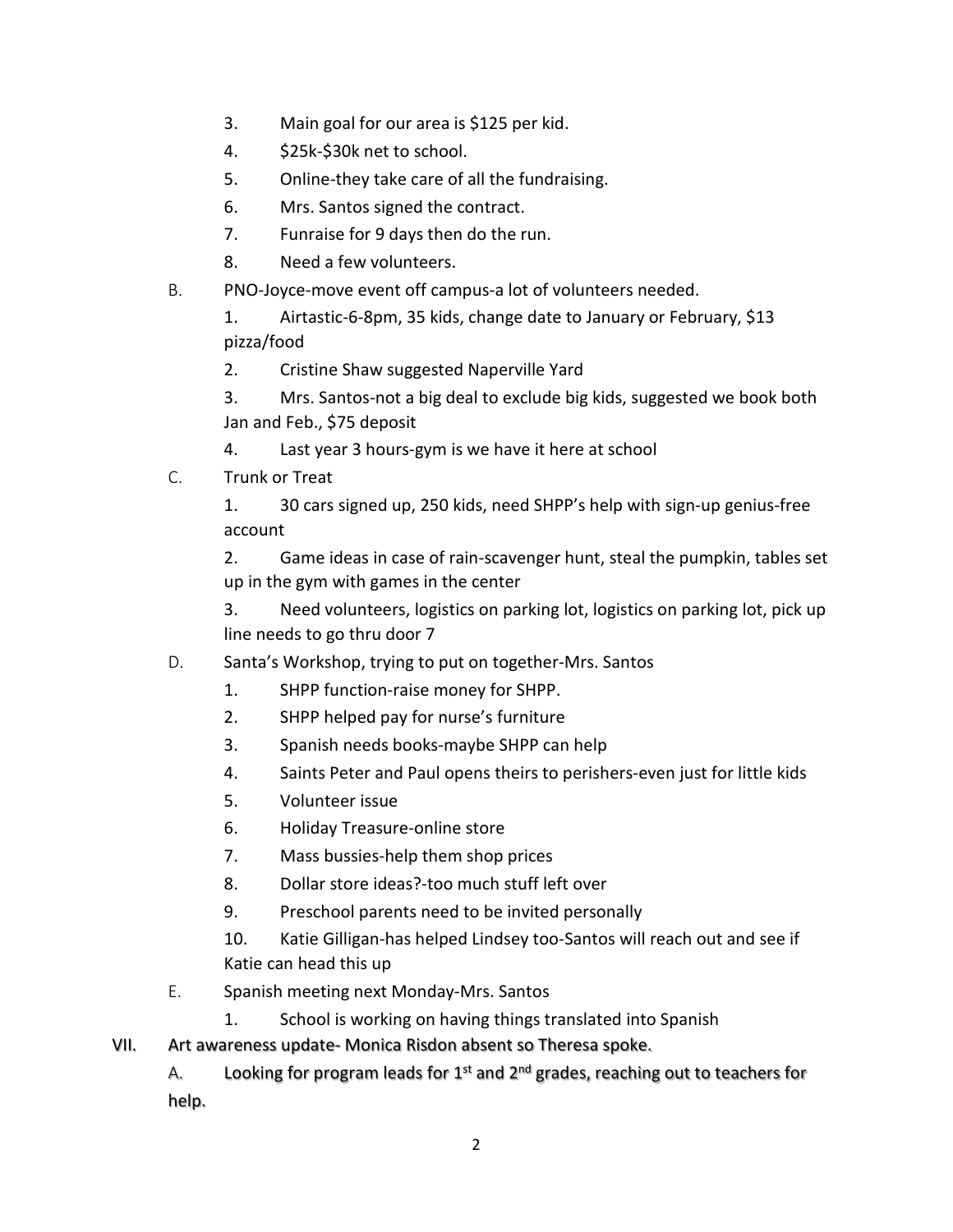- B. Generous donor to finish box outside-blue box outside for rocks-need layer of rocks for base.
- VIII. Room parent coordinator -Margaret D absent-Theresa spoke.
	- A. Held meeting to go over what is expected, how to communicate, and party information.
	- B. Tax exempt form for volunteers-communicated to teachers.
- IX. Grandparents day-Absent see attached flyer.
	- A. Date and time 11/21 doors open 12:15pm and event will start at 1:00pm.
- X. Community Outreach Update-Patricia Isom
	- A. Reaching out to PK-5<sup>th</sup> grade level coordinators to get project ideas started

B. Still missing  $2^{nd}$  grade-they are reaching out to teachers,  $4^{th}/5^{th}$  grade wants Patricia to reach out to organizations

C.  $1^{st}$  grade-Alex's lemonade, 3<sup>rd</sup>-Casa of Will County, 4<sup>th</sup>-Royal Family Kids, 5<sup>th</sup>-Ronald McDonald House, Prek/K-easter baskets

- D. St. Elizabeth Seton
	- 1. Get kids more involved in the parishes to have our kids visable
	- 2. Our kids show well
	- 3. Push to get them in more
	- 4. Pushing harvest event-St. Thomas has one coming up too.
	- 5. Need to foster our relationships with them-loan in up in 2020.
	- 6. Any videos of harvest event?
- E. MLK-will work on in a few weeks
- XI. Mother Son Event Update-Angie
	- A. Chris is pursuing Top Golf-\$40 adult, \$28 kids., photographers.
	- B. Bowlero-1 ½ hour \$23.99/\$18.99
	- C. What is acceptable to charge?
	- D. Players-can accommodate a lot of ages-still looking
- XII. Theresa-Any additional items?
	- A. Tracy Coleman-new opportunities for FFO?
		- 1. As long as it can be tracked.
		- 2. Better explanation of FFO
	- B. Mrs. Santos-cent saver-round up and school gets the amount
	- C. Mrs. Santos-Ocotberfest-food truck thing for next year-trying to get more people in-get a band and you will make money.
	- D. Tracy Coleman-Amazon Smile-Santos doesn't want to overwhelm people.
	- E. Should Charleston Wrap be every other year?